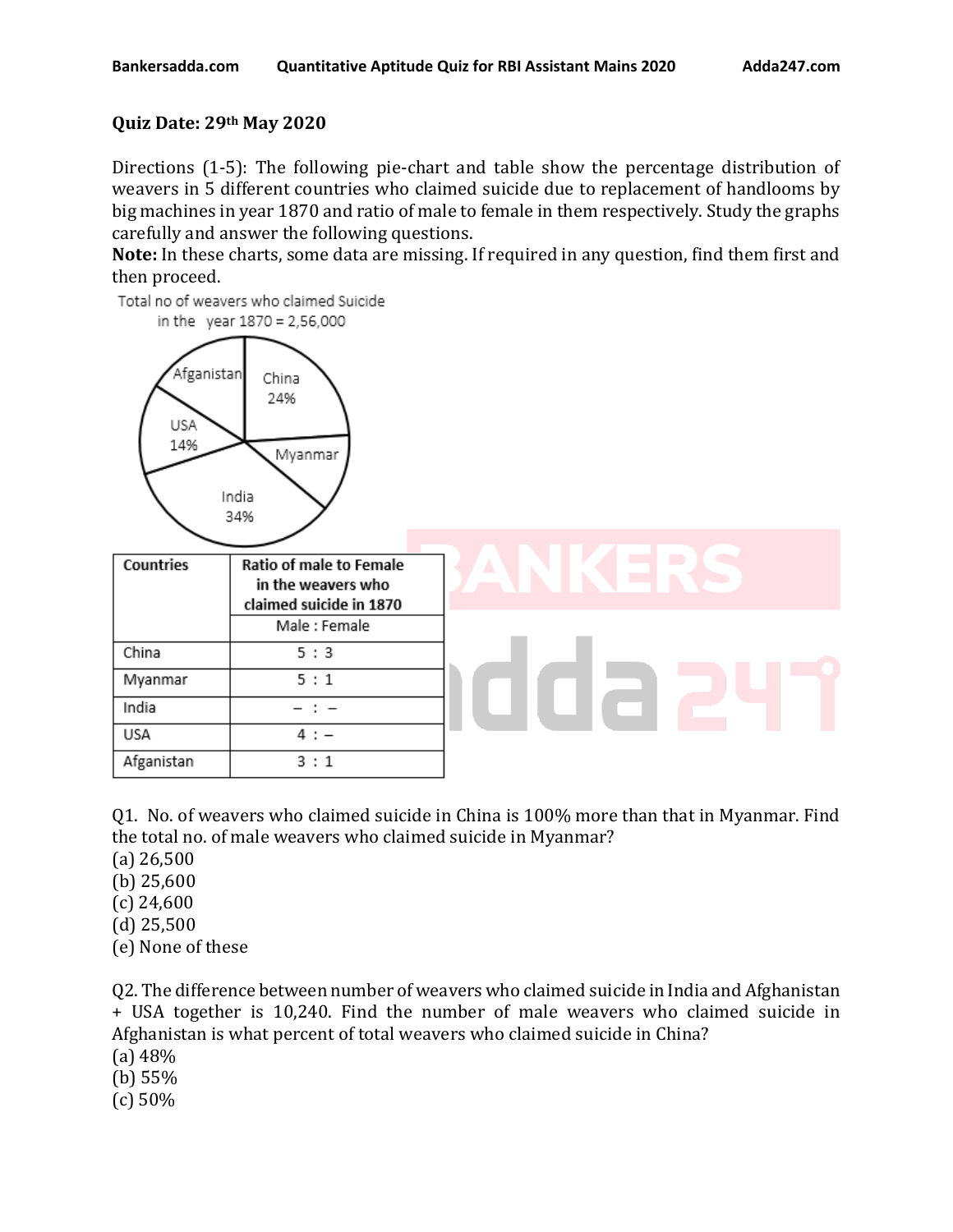(d) 52% (e) 54%

Q3. Total male weavers who claimed suicide in India are 46,080 more than the female weavers in the same country. Find, the average number of weavers who claimed suicide in China, India and USA together is approximately what percent less than the number of male weavers who claimed suicide in India?

- (a) 8%
- (b) 11\%
- (c) 12%
- (d) 6%
- (e) 4%



Q4. What is the ratio of female weavers who claimed suicide in USA to the female weavers who claimed suicide in China if number of male weavers in USA who claimed suicide was 20,480?

 $\Box$ 

- $(a) 3 : 2$ (b)  $2:3$
- $(c) 3 : 4$
- $(d)$  4 : 3
- $(e) 5 : 7$

Q5. In year 1871, if the percentage of suicide claimed in India is reduced by 15% than previous year then the total number of weavers who claimed suicide in India in 1871 is what percent more or less than the total weavers who claimed suicide in China in 1870 (rounded off to two decimal places)?

- (a) 26.24%
- (b) 17.82%
- (c) 24.42%
- (d) 20.42%
- (e) 16.34%

Q6. Lakshman estimates that on inspection 12% of the articles he produces will be rejected. He accepts an order to supply 22,000 articles at Rs. 7.50 each. He estimates the profit on his outlay including the manufacturing of rejected articles to be 20%. Find the cost of manufacturing each article.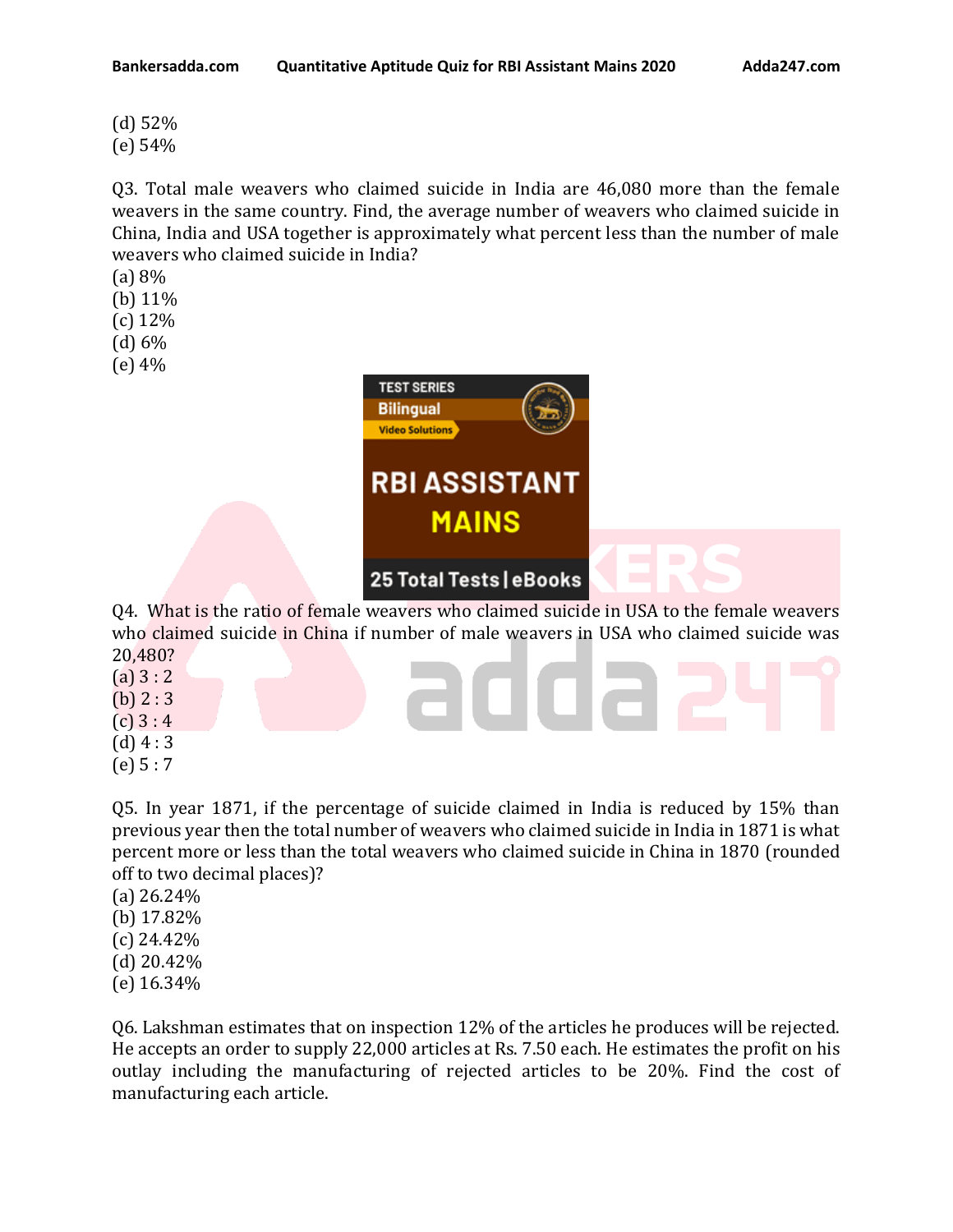(a) Rs. 6 (b) Rs. 5.50 (c) Rs. 5 (d) Rs. 4.50 (e) Rs. 6.50

Q7. To pass an examination, 40% marks are essential. Astha obtains 10% marks less than the pass marks and Bindiya obtains  $11\frac{1}{9}$ % marks less than Astha. What percent less than the sum of Astha's and Bindiya's marks should Chanda obtain to just pass the exam?

(a) 40% (b) 41 (3/17)% (c) 28(3/17)% (d) 43(3/17)% (e) 44%

Q8. The J&K Express from Delhi to Srinagar was delayed by snowfall for 16 minutes and made up for the delay on a section of 80 km travelling with a speed 10 km per hour higher than its original speed. Find the original speed of the  $J \& K$  Express (according to the schedule).

- (a) 60 km/hr (b) 66.66 km/hr (c) 50 km/hr (d) 40 km/hr
- (e) 55 km/h



Q9. Two planes move along a circle of circumference 1.2 km with constant speeds. When they move in different directions, they meet after every 15 seconds and when they move in the same direction, one plane overtakes the other after every 60 seconds. Find the speed of the slower plane.

(a) 0.04 km/second (b) 0.03 km/second (c) 0.05 km/second (d) 0.02 km/second (e) None of these

Q10. Find the total arrangements of the letters of the word 'AHAMADABAD' such that vowels do not come together?

(a) 15, 120 (b) 14, 760 (c) 15, 520 (d) 15, 123 (e) 14, 450

**Directions (11-15):** Solve the given quadratic equations and mark the correct option based on your answer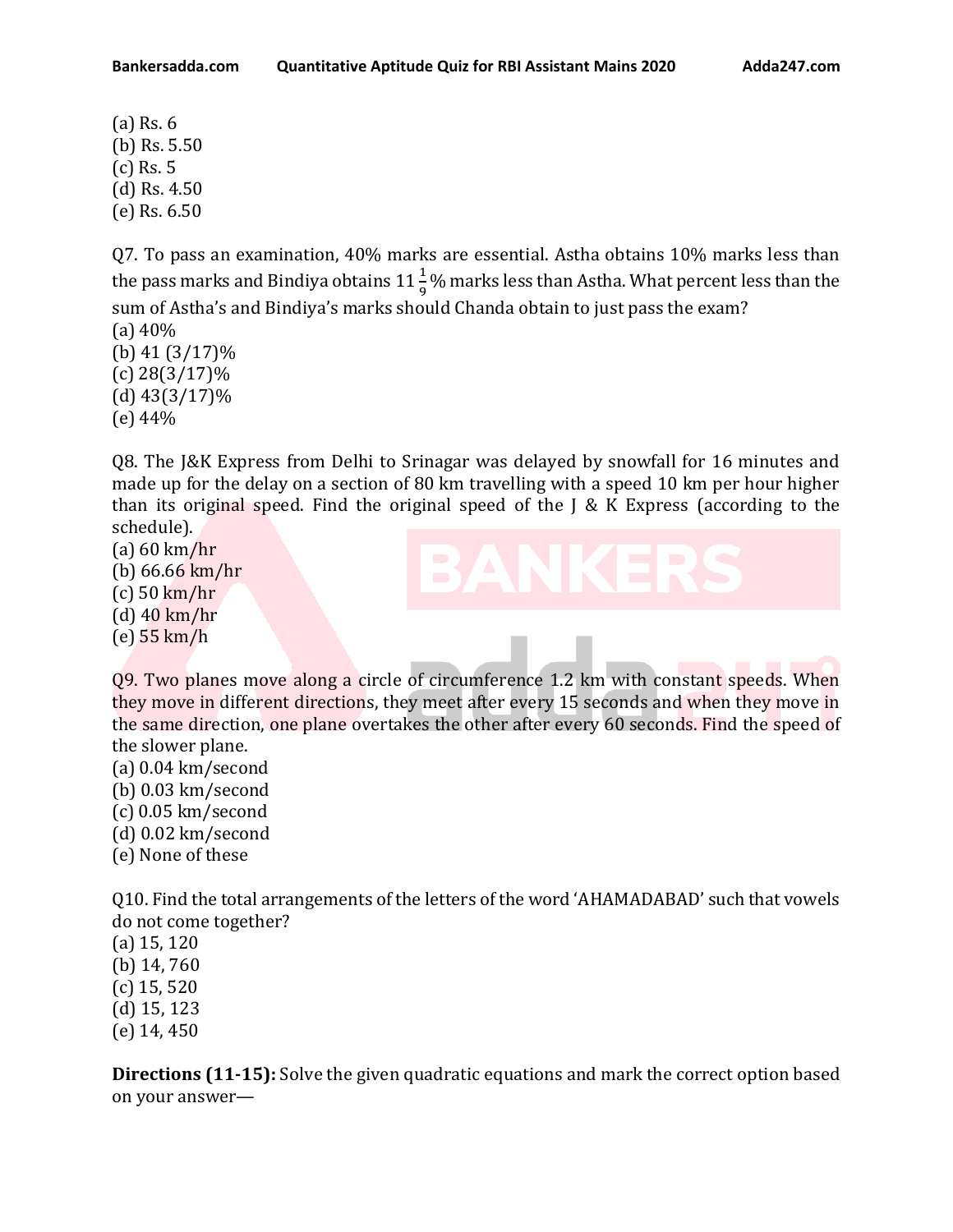Q11. I.  $(2x-7)^2 = 25$ 

II.  $(4y - 1)^2 = 9$  $(a) x > y$ (b)  $x \leq y$  $(c)$  x < y (d)  $x \geq y$ (e) No relation can be established between x and y. Q12. I.  $\frac{20}{x^2} = 3 + \frac{4}{x}$  $\boldsymbol{\chi}$ II.  $rac{32}{y^2} + 1 = \frac{12}{y}$  $\mathcal{Y}$  $(a)$  x > y (b) No relation can be established between x and y.  $(c)$   $x \leq y$ (d)  $x < y$  $(e)$   $x \ge y$ Q13. I.  $x^2 + 8x + 15 = 0$ II.  $2y^2 + 21y + 54 = 0$  $(a)$  x > y (b)  $x \ge y$ (c) No relation can be established between x and y. (d)  $x \leq y$ (e)  $x < y$ **RBI ASSISTANT COMPELTE** E-KIT English | Quant | Reasoning DI | Puzzle | Computer | Banking **English Medium I.**  $x^2 - x - 12 = 0$ Q14. II.  $y^2 + 5y + 6 = 0$ (a) if  $x > y$ (b) if  $x \ge y$ (c) if  $x < y$ (d) if  $x \leq y$ (e) if  $x = y$  or the relationship cannot be established.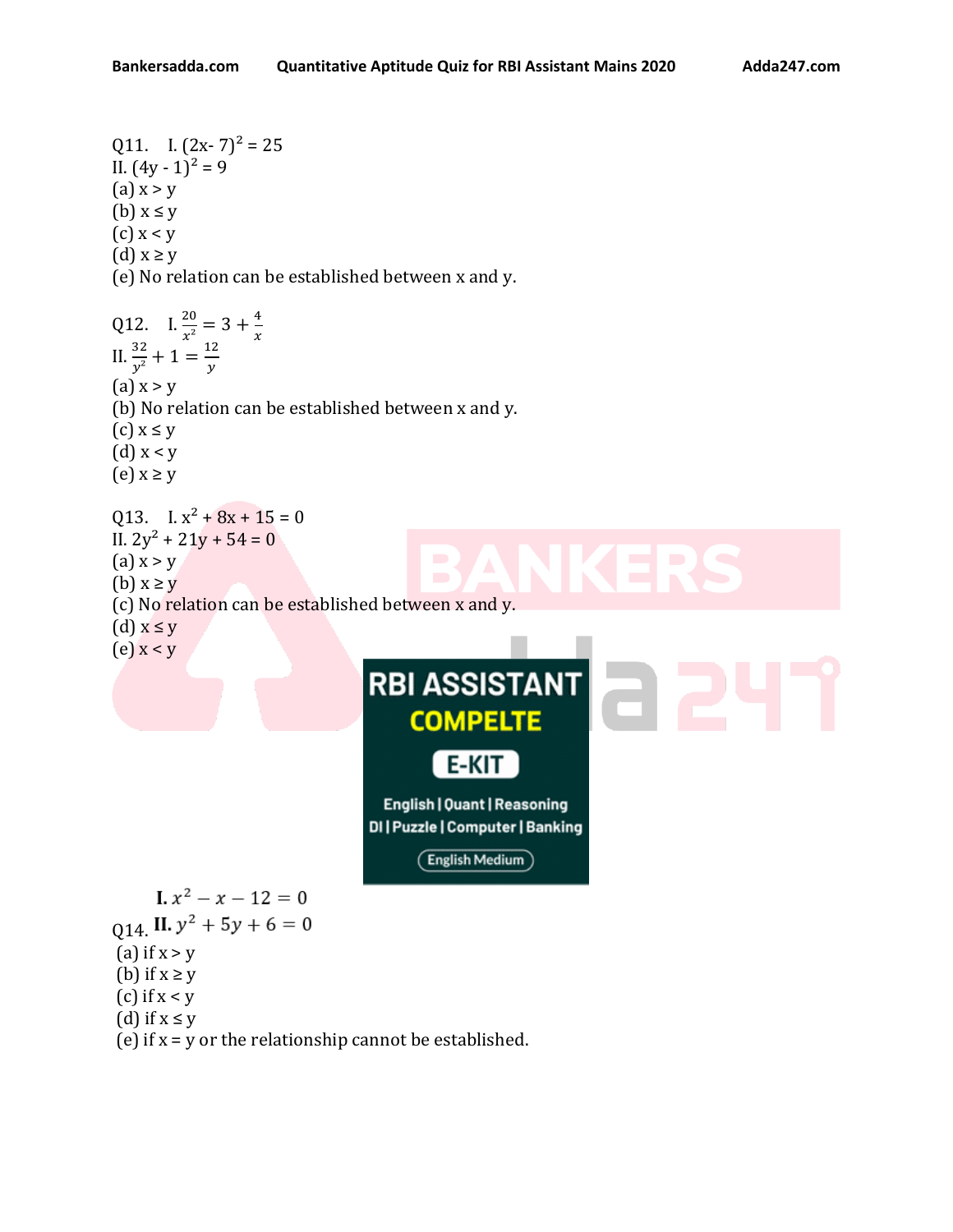**I.**  $x^2 - 8x + 15 = 0$  $015$ , II.  $y^2 - 3y + 2 = 0$ (a) if  $x > y$ (b) if  $x \ge y$ (c) if  $x < y$ (d) if  $x \leq y$ (e) if  $x = y$  or the relationship cannot be established.

## **Solutions**

```
S1. Ans.(b)
Sol.
 Let total weavers who claimed
 suicide in Myanmar are x
\therefore x \times \frac{200}{100} = \frac{24}{100} \times 2,56,000\Rightarrow x = 30,720
 : Required answer
 =\frac{5}{6} \times 30,720= 25,600
```


S2. Ans.(c) Sol. Let x% weavers claimed suicide in Afganistan  $\therefore$  34 × 2560 – (x + 14) 2560 = 10,240  $\Rightarrow$  x = 16% :. Required percentage  $=\frac{\frac{3}{4} \times 16}{24} \times 100$  $24$  $= 50%$ S3. Ans.(a)

Sol.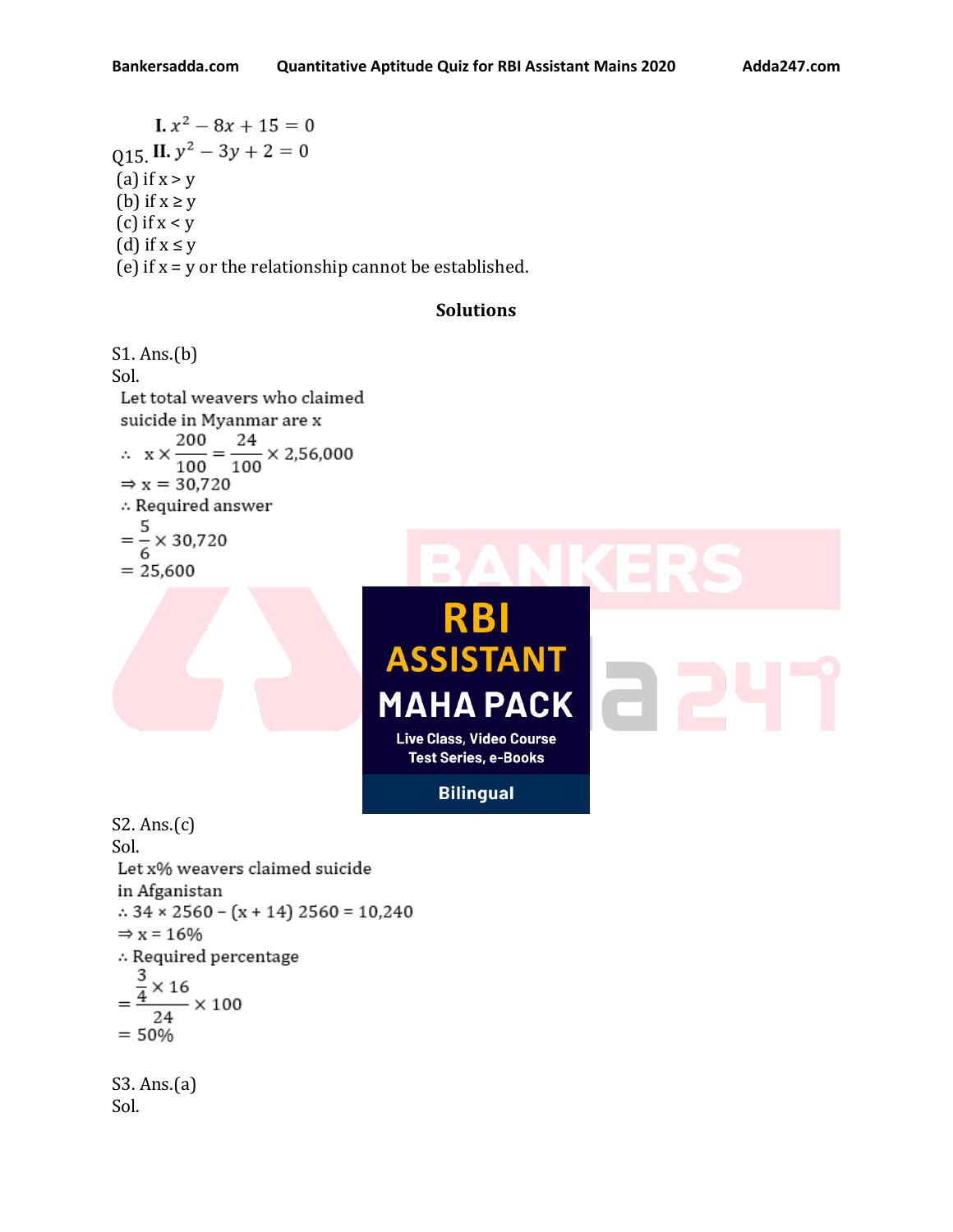Total female weavers who claimed suicide in India  $34 \times 2560 - 46,080$  $\overline{a}$  $= 20.480$ .. Male weavers in India who claimed suicide  $= 46,080 + 20,480$  $= 66,560$ & Average no. of weavers who claimed suicide in China, India and USA together  $=\frac{1}{3} \times (24 + 34 + 14) \times 2560$  $= 61,440$ : Required percentage Required percentage<br> $\frac{66560 - 61440}{66540}$  × 100 66540  $\simeq 8\%$ S4. Ans.(b) Sol. Let ratio of male and female weavers in USA =  $4: x$  $\therefore \frac{4}{4+x} \times \frac{14}{100} \times 2,56,000 = 20,480$ adda 2  $\Rightarrow$  x = 3 ⇒ x = 3<br>
∴ Required ratio =  $\frac{\frac{3}{7} \times 14}{\frac{3}{8} \times 24}$  $=\frac{2}{3}$ S5. Ans.(d) Sol. No. of weavers who claimed suicide in India in 1871  $=\frac{85}{100}\times\frac{34}{100}\times 2,56,000$  $= 73,984$ Required percentage  $\frac{73,984 - 24 \times 2560}{24 \times 2560} \times 100$  $= 20.42%$ S6. Ans.(b)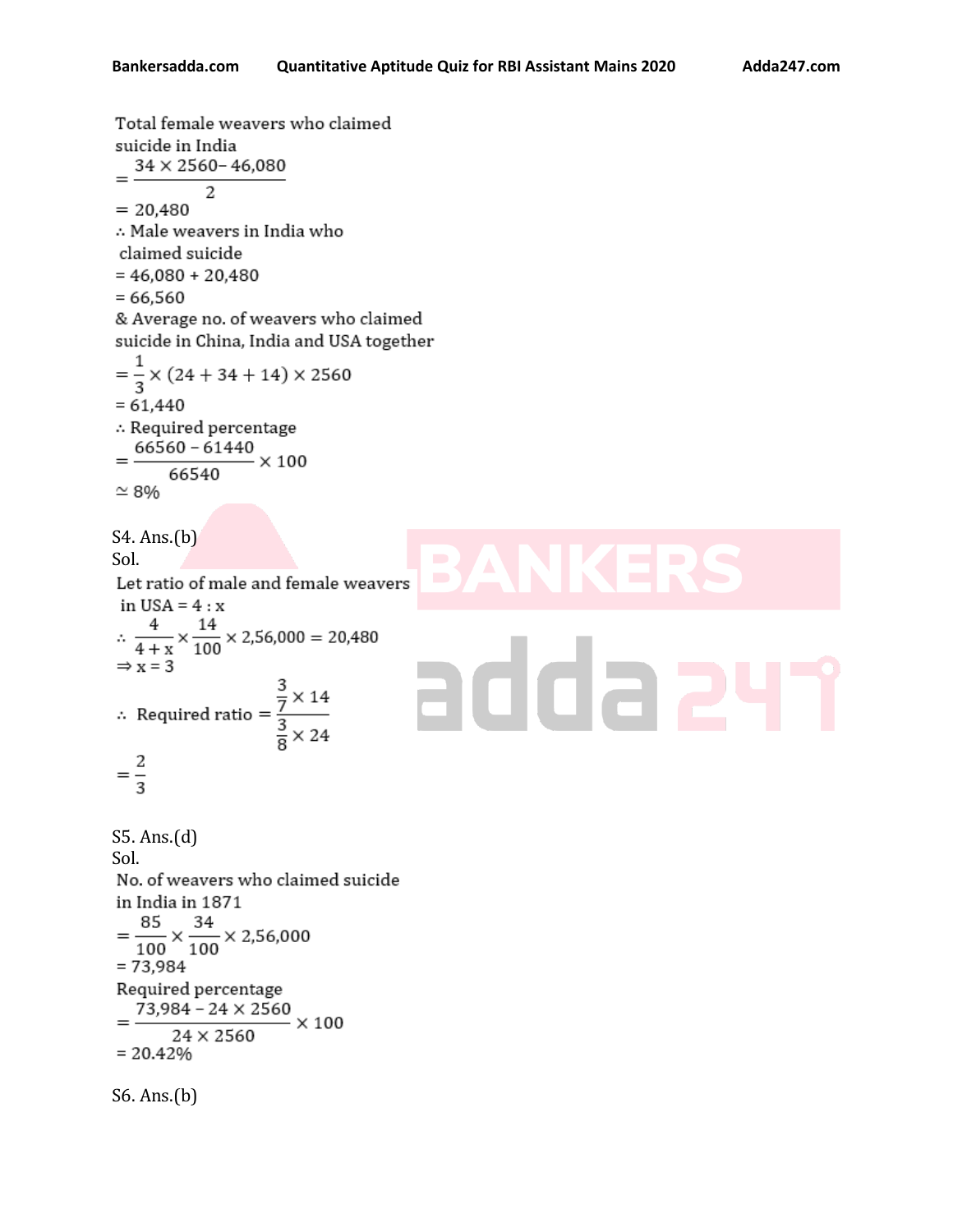Sol.<br>S.P. of articles = 22,000  $\times \frac{88}{100} \times 7.5$  $= 1,45,200$ ∴ C. P. of each article =  $\frac{145200}{22,000}$  ×  $\frac{100}{120}$  $=$  Rs. 5.5 S7. Ans.(b) Sol. Let maximum mark = 100  $\therefore$  Passing marks = 40 Astha's marks =  $40 \times 0.9 = 36$ Bindiya's marks = 36  $\times\frac{8}{9}$  $= 32$  $\therefore$  Required answer =  $\frac{68-40}{68} \times 100$  $= 41\frac{3}{17}\%$ S8. Ans.(c) Sol. Let original speed =  $x \, km/h$  $\therefore \frac{80}{x} - \frac{80}{x+10} = \frac{16}{60}$  $\Rightarrow$   $x^2 + 10x - 3000 = 0$ addaa  $\Rightarrow$   $(x + 60)(x - 50) = 0$  $\Rightarrow$  x = 50 kmph S9. Ans.(b) Sol.<br>Speed of slower plane  $=\frac{1}{2}\times\left(\frac{1.2}{15}-\frac{1.2}{60}\right)$  $= 0.03$  km/sec S10. Ans.(b) Sol. Total vowels =  $5(A)$ Total letters  $= 10$ Total arrangements =  $\frac{10!}{5! \times 2!} - \frac{6!}{2!}$  $= 15120 - 360 = 14760$ S11. Ans.(d) Sol.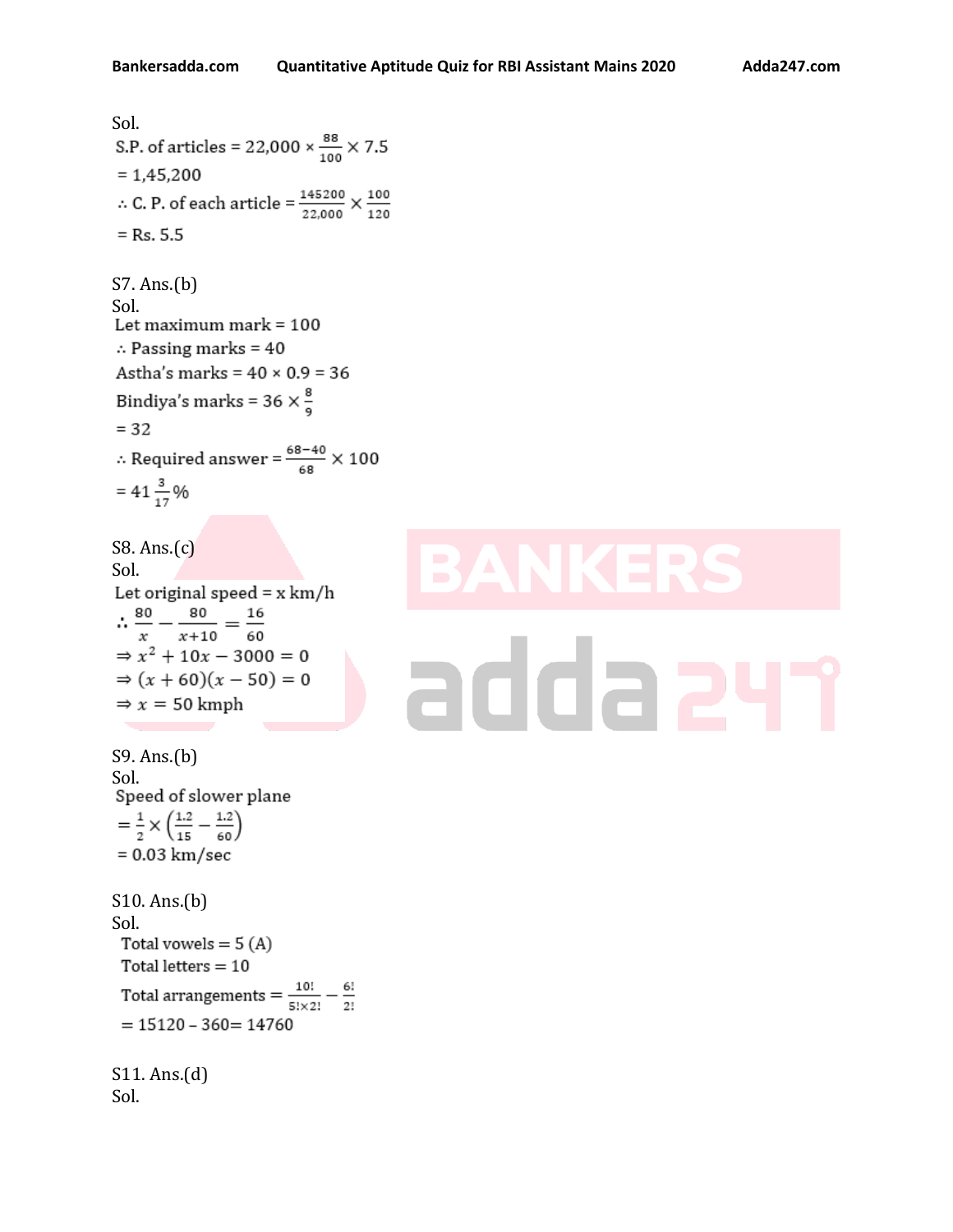I.  $(2x - 7)^2 = 25$  $\Rightarrow$  2x – 7 = ± 5  $\Rightarrow$  x = 1, 6 II.  $(4y - 1)^2 = 9$  $\Rightarrow$  4y - 1 =  $\pm$ 3  $y = 1, -$ 1 2  $x \geq y$ S12. Ans.(d) Sol. I.  $\frac{20}{x^2} = 3 + \frac{4}{x}$  $\boldsymbol{\chi}$  $\Rightarrow$  3x<sup>2</sup> + 4x − 20 = 0  $\Rightarrow 3x^2 + 10x - 6x - 20 = 0$  $\Rightarrow$  x(3x + 10) -2 (3x + 10) = 0  $\Rightarrow$  (x - 2) (3x + 10) = 0  $\Rightarrow$   $x = 2$ , −10 3 II.  $rac{32}{y^2} + 1 = \frac{12}{y}$  $\mathcal{Y}$  $\Rightarrow$  y<sup>2</sup> - 12y + 32 = 0  $\Rightarrow$  y<sup>2</sup> - 4y - 8y + 32 = 0  $\Rightarrow$  y(y – 4) – 8 (y – 4) = 0 ⇒  $(y - 8) (y - 4) = 0$  $\Rightarrow$  y = 8, 4  $y > x$ S13. Ans.(c) Sol. I.  $x^2 + 8x + 15 = 0$  $x^2$  + 5x + 3x + 15 = 0  $x(x + 5) + 3(x + 5) = 0$  $(x + 3)(x + 5)$  $x = -3, -5$ II.  $2y^2 + 21y + 54 = 0$  $2y^2 + 12y + 9y + 54 = 0$  $2y (y + 6) +9(y + 6) = 0$  $(2y + 9) (y + 6) = 0$  $y = -$ 9 2 , −6 No relation can be established between x & y

S14. Ans.(e) Sol.

## addaa